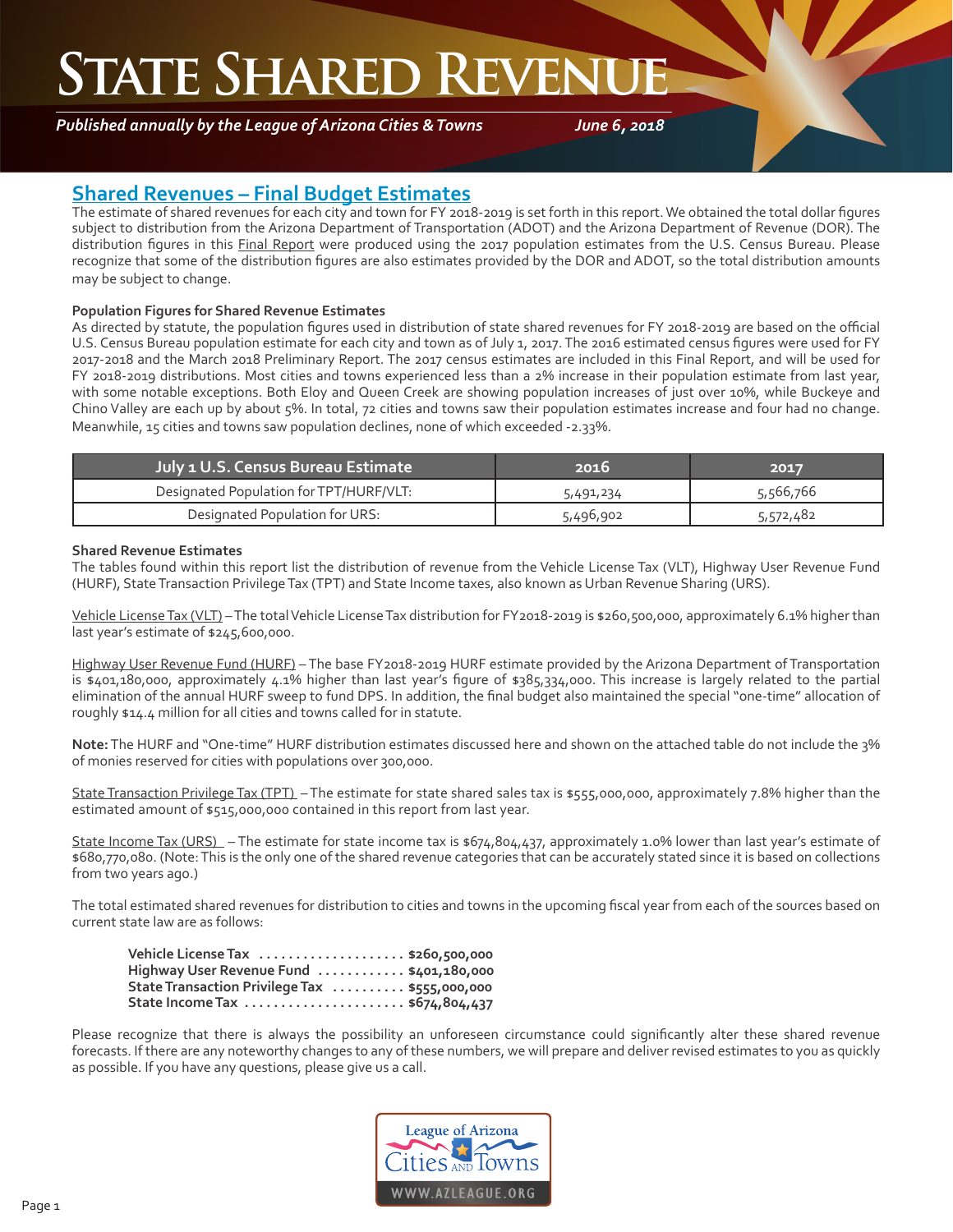# **State Shared Revenue**

### *Published annually by the League of Arizona Cities & Towns*

*June 6, 2018*

| <b>CITY/TOWN</b>        | <b>2017 Population</b> | <b>VLT</b>   | <b>HURF</b>  | <b>1-TIME HURF</b> | <b>SALES TAX</b> | <b>INCOME TAX</b> |
|-------------------------|------------------------|--------------|--------------|--------------------|------------------|-------------------|
| <b>APACHE JUNCTION</b>  | 40,538                 | \$2,438,801  | \$3,096,859  | \$111,383          | \$4,041,591      | \$4,908,984       |
| <b>AVONDALE</b>         | 84,025                 | \$3,658,725  | \$5,522,306  | \$198,617          | \$8,377,193      | \$10,175,079      |
| <b>BENSON</b>           | 4,837                  | \$274,336    | \$398,727    | \$14,341           | \$482,243        | \$585,741         |
| <b>BISBEE</b>           | 5,192                  | \$294,470    | \$427,990    | \$15,393           | \$517,636        | \$628,730         |
| <b>BUCKEYE</b>          | 68,453                 | \$2,980,669  | \$4,498,880  | \$161,809          | \$6,824,683      | \$8,289,374       |
| <b>BULLHEAD CITY</b>    | 40,252                 | \$2,605,069  | \$3,916,205  | \$140,852          | \$4,013,077      | \$4,874,350       |
| <b>CAMP VERDE</b>       | 11,201                 | \$769,257    | \$936,732    | \$33,691           | \$1,116,726      | \$1,356,395       |
| CAREFREE                | 3,783                  | \$164,724    | \$248,627    | \$8,942            | \$377,161        | \$458,106         |
| <b>CASA GRANDE</b>      | 55,477                 | \$3,337,544  | \$4,238,108  | \$152,429          | \$5,530,991      | \$6,718,034       |
| <b>CAVE CREEK</b>       | 5,622                  | \$244,800    | \$369,490    | \$13,289           | \$560,507        | \$680,801         |
| <b>CHANDLER</b>         | 253,458                | \$11,036,395 | \$16,657,812 | \$599,122          | \$25,269,463     | \$30,692,712      |
| <b>CHINO VALLEY</b>     | 11,705                 | \$803,871    | \$978,882    | \$35,207           | \$1,166,975      | \$1,417,427       |
| CLARKDALE               | 4,330                  | \$297,374    | \$362,115    | \$13,024           | \$431,696        | \$524,345         |
| <b>CLIFTON</b>          | 3,680                  | \$331,733    | \$428,966    | \$15,428           | \$366,892        | \$445,633         |
| <b>COLORADO CITY</b>    | 4,837                  | \$313,046    | \$470,602    | \$16,926           | \$482,243        | \$585,741         |
| <b>COOLIDGE</b>         | 12,698                 | \$763,923    | \$970,051    | \$34,889           | \$1,265,976      | \$1,537,675       |
| <b>COTTONWOOD</b>       | 12,023                 | \$825,710    | \$1,005,476  | \$36,163           | \$1,198,679      | \$1,455,935       |
| DEWEY-HUMBOLDT          | 4,064                  | \$279,106    | \$339,870    | \$12,224           | \$405,176        | \$492,134         |
| <b>DOUGLAS</b>          | 16,165                 | \$916,816    | \$1,332,524  | \$47,926           | \$1,611,631      | \$1,957,514       |
| <b>DUNCAN</b>           | 788                    | \$71,034     | \$91,855     | \$3,304            | \$78,563         | \$181,644         |
| EAGAR                   | 4,881                  | \$338,321    | \$1,084,287  | \$38,998           | \$486,630        | \$591,069         |
| <b>EL MIRAGE</b>        | 35,216                 | \$1,533,420  | \$2,314,472  | \$83,243           | \$3,510,994      | \$4,264,511       |
| <b>ELOY</b>             | 19,168                 | \$1,153,163  | \$1,464,320  | \$52,666           | \$1,911,027      | \$2,321,165       |
| <b>FLAGSTAFF</b>        | 71,975                 | \$3,641,584  | \$8,354,649  | \$300,487          | \$7,175,823      | \$8,715,874       |
| <b>FLORENCE</b>         | 26,074                 | \$1,568,634  | \$1,991,896  | \$71,641           | \$2,599,547      | \$3,157,453       |
| <b>FOUNTAIN HILLS</b>   | 24,583                 | \$1,070,425  | \$1,615,648  | \$58,109           | \$2,450,896      | \$2,976,899       |
| <b>FREDONIA</b>         | 1,304                  | \$65,976     | \$151,365    | \$5,444            | \$130,007        | \$181,644         |
| <b>GILA BEND</b>        | 2,069                  | \$90,091     | \$135,979    | \$4,891            | \$206,277        | \$250,547         |
| <b>GILBERT</b>          | 242,354                | \$10,552,890 | \$15,928,033 | \$572,874          | \$24,162,408     | \$29,348,063      |
| <b>GLENDALE</b>         | 246,709                | \$10,742,521 | \$16,214,253 | \$583,168          | \$24,596,596     | \$29,875,436      |
| <b>GLOBE</b>            | 7,356                  | \$521,906    | \$812,164    | \$29,211           | \$733,385        | \$890,781         |
| <b>GOODYEAR</b>         | 79,858                 | \$3,477,280  | \$5,248,442  | \$188,768          | \$7,961,748      | \$9,670,472       |
| <b>GUADALUPE</b>        | 6,525                  | \$284,120    | \$428,837    | \$15,424           | \$650,535        | \$790,150         |
| <b>HAYDEN</b>           | 631                    | \$44,769     | \$69,668     | \$2,506            | \$62,910         | \$181,644         |
| <b>HOLBROOK</b>         | 5,049                  | \$339,558    | \$729,662    | \$26,243           | \$503,379        | \$611,413         |
| <b>HUACHUCA CITY</b>    | 1,729                  | \$98,062     | \$142,526    | \$5,126            | \$172,379        | \$209,375         |
| <b>JEROME</b>           | 455                    | \$31,248     | \$38,051     | \$1,369            | \$45,363         | \$181,644         |
| KEARNY                  | 2,095                  | \$126,037    | \$160,045    | \$5,756            | \$208,869        | \$253,696         |
| <b>KINGMAN</b>          | 29,472                 | \$1,907,398  | \$2,867,396  | \$103,130          | \$2,938,324      | \$3,568,937       |
| <b>LAKE HAVASU CITY</b> | 54,411                 | \$3,521,425  | \$5,293,766  | \$190,398          | \$5,424,712      | \$6,588,946       |
| LITCHFIELD PARK         | 6,009                  | \$261,652    | \$394,925    | \$14,204           | \$599,090        | \$727,665         |
| <b>MAMMOTH</b>          | 1,611                  | \$96,919     | \$123,071    | \$4,426            | \$160,615        | \$195,085         |
| MARANA                  | 44,792                 | \$2,135,934  | \$3,529,298  | \$126,936          | \$4,465,710      | \$5,424,125       |
| <b>MARICOPA</b>         | 48,007                 | \$2,888,142  | \$3,667,445  | \$131,905          | \$4,786,241      | \$5,813,448       |
| MESA                    | 496,401                | \$21,614,932 | \$32,624,555 | \$1,173,388        | \$49,490,594     | \$60,112,100      |
| <b>MIAMI</b>            | 1,771                  | \$125,652    | \$195,533    | \$7,033            | \$176,567        | \$214,461         |